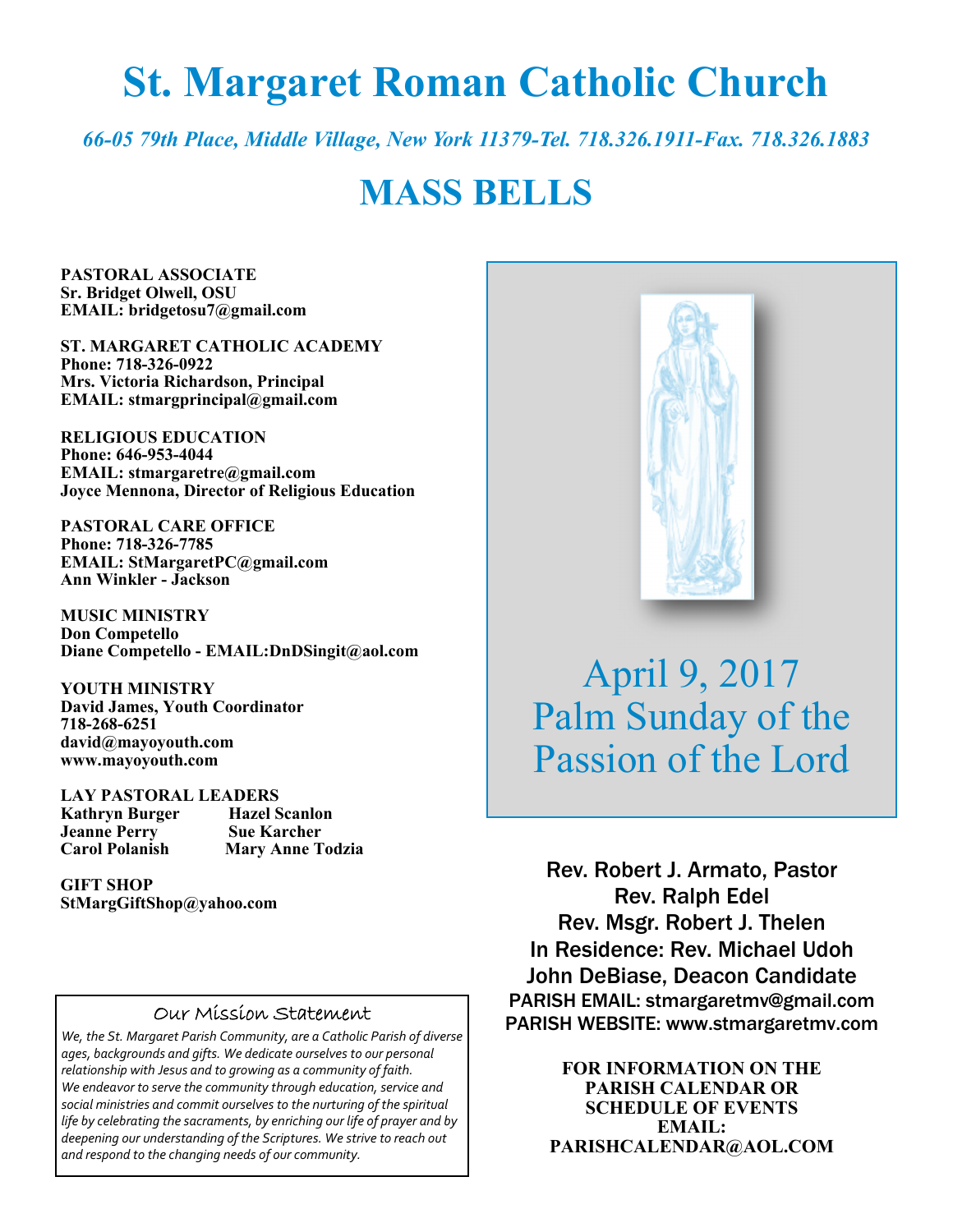#### *MASSES FOR THE WEEK*

**MON. APRIL 10 - MONDAY OF HOLY WEEK**  7:00 Rose D'Amato 9:00 Dominick Sepi 7:30PM Stations of the Cross (Via Crucis) Italian **TUE. APRIL 11 - TUESDAY OF HOLY WEEK**  7:00 Rev. Msgr. Nicholas Sivillo (ANNI) 9:00 Philippo & Leonardo Curatolo **WED. APRIL 12 - WEDNESDAY OF HOLY WEEK**  7:00 Richard Hubert (BIRTH) 9:00 Mary Columbia Antonino Catalano 9:30 Stations of the Cross - English **THU. APRIL 13 - HOLY THURSDAY THE SACRED PASCHAL TRIDUUM**  9:00 Morning Prayer 7:30PM Living & Deceased Priests of the Parish and Diocese of Brooklyn **FRI. APRIL 14 - FRIDAY OF THE PASSION OF THE LORD/FAST & ABSTINENCE**<br>9:00 Morning Praver Morning Prayer 10:30 Children's Stations of the Cross NOON Stations of the Cross 3:00PM Liturgy of the Word 7:30PM Liturgy of the Word **SAT. APRIL 15 - HOLY SATURDAY**  9:00 Morning Prayer<br>NOON Blessing of Food Blessing of Food 3:00PM Confession to 4:30 pm 8:00PM Vigil/People of the Parish **SUN. APRIL 16 - EASTER SUNDAY OF THE RESURRECTION OF THE LORD**<br>7:30 Dorothy Donovan Dorothy Donovan 9:00 Salvatore Palmeri/Antonino Panepinto/ Francesco e Maria Virouso/Giuseppa e Pellegrino Benfari/ 10:30 John J. & Margaret M. Forte NOON People of the Parish **NO EVENING MASS**  .................... **REGULAR SCHEDULE OF** 

| <b>MASSES &amp; SERVICES</b> |                            |
|------------------------------|----------------------------|
| ■ SATURDAY VIGIL:            | 5:00 P.M.                  |
| ■ SUNDAY:                    | 7:30, 9:00 (Italian),      |
|                              | 10:30, 12:00 & 5:00PM      |
| $\blacksquare$ WEEKDAYS:     | Varies (See listing above) |
| ■ CONFESSIONS:               | SATURDAY, 4-4:45pm, or by  |
|                              | appointment with a priest. |
|                              |                            |

## **PARISH INFORMATION**

**If you're not registered, please stop into the Rectory office. THE PARISH OFFICE is open from Monday through Friday, 9 am to noon and 1 pm to 7:30 pm. Please respect these hours for your Rectory office business. Thank you.** 

**BAPTISMS** take place on the 1st and 3rd Sundays of the month. Please call the rectory for an appointment and to register your child.

**WEDDINGS MUST** be scheduled at least six months in advance by appointment with a priest or a deacon. Please call the rectory office. For marriage preparation information visit www.pre-cana.org.

**THE BEREAVEMENT GROUP** meets on the 1st and 3rd Thursday of the month at 10 am in the Convent meeting room. Call Ann at 718-326-7785.

**NOVENA** to Our Lady of the Miraculous Medal...Mondays after the 9 am Mass.

**MORNING PRAYER** daily from Monday through Friday at 8:45 am.

**BOY SCOUT TROOP #119** meets on Tuesdays from 7:15-9 pm. New members are welcome, age 10 1/2 & up. Call 718-894-4099.

**CUB PACK #119** meets on Mondays from 7-8:30 pm. New members welcome, age 6 to 10-1/2. Call 718-894-4099.

**THE ENGLISH CHOIR** rehearses on Tuesday, at 7:30 pm. in the Church.

**THE CHILDREN'S CHOIR** rehearses on Monday, from 6-7 pm in the Church. For more info. DnDSingit@aol.com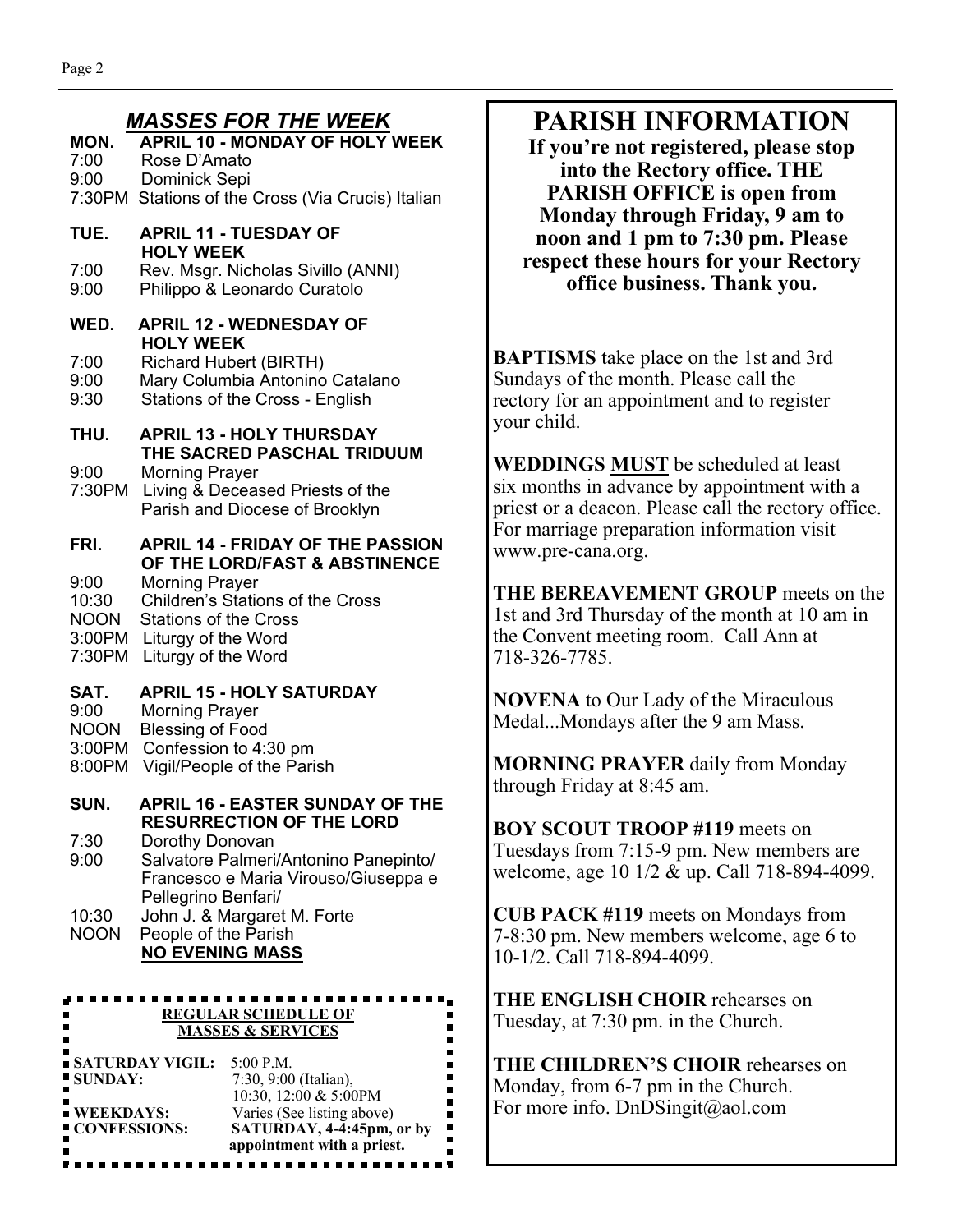## PLEASE PRAY FOR OUR SICK

Karen Guarascio, Connie Faccibene, Eileen Hinrichs, Linda Frazier, Angela Lenihan, Carol Falk, Cari Ann Falk-LoBello, Glen Falk, David J. McConville, Ronald Frazier, John Downer, Robert Sabini, Lee Falk, Patricia Johnson, Scott White, Bob Schaefer, Rose Marie Santos, Bernice Muller, Maria Millocca, Baby McKinley Kelleher, Isabelle Azzaro, Lucy Lento, Sean Harrison, Richard Santangelo, Michael Russo, Frank Cesare, Joseph Simon, Joseph Stubbs, Justin James Quirke, Rose Healy, Parrish Wert, Michael Hirst, Matteo Sabini, Carmen Melendez, Jim O'Driscoll, Jeanette Spartaro, Linda Castagna, Elizabeth Ott, Marion Caracciola, Baby Keila Mary Champoli, Brooke and Alexa Renda, The Ferrugio Family, Dorothy Mai, Marc Gandasegui, Bob & Karen Schaefer, Maureen Harvey, Sandra Slattery, Shirley Chesley, Jim Daniels, Lola Anderson, Roberta Polce,

> *The names will remain for 3 months ONLY, unless you call 326-1911 and ask for conƟnued prayers*

## **Prayer Requests**

**Pray for vocations to the Priesthood and Religious Life. Please pray for our men and women from our Parish serving in the defense of our country: Lt. Col. Thomas Frohnhoefer Sgt. Robert A. Domenici** 

## *WE RECALL OUR BELOVED DECEASED*

*Especially, Frances Puglese, May they rest in Christ's Peace!* 

#### *MEMORIALS WINE & HOST THIS WEEK*

*are offered in memory of Louis & Joan Meyers at the request of their Grandchildren SANCTUARY LAMP & ALTAR* 

## *CANDLES THIS WEEK*

*are offered in memory of The Giordano & Sepi Families at the request of MaryAnn & Joe Giordano* 

## *RESURRECTION TO COME*

But from this earth, this grave, this dust, My God shall raise me up, I trust

#### *TODAY'S READINGS*

**Gospel at the Procession with Palms** — Jesus' entry into Jerusalem (Matthew 21:1-11). **First Reading** — In spite of my sufferings I am not disgraced. I am not put to shame (Isaiah 50:4- 7).

**Psalm** — My God, my God, why have you abandoned me? (Psalm 22)

**Second Reading** — Christ emptied himself, and God filled this emptiness with exaltation (Philippians 2:6-11).

**Gospel** — The account of Christ's passion according to Matthew (Matthew 26:14 — 27:66  $[27:11-54]$ .

#### *READINGS FOR THE WEEK*

| Monday:    | Is 42:1-7; Ps 27:1-3, 13-14; Jn 12:1-11     |
|------------|---------------------------------------------|
| Tuesday:   | Is 49:1-6; Ps 71:1-6, 15, 17; Jn 13:21-     |
|            | 33, 36-38                                   |
| Wednesday: | Is 50:4-9a; Ps 69:8-10, 21-22,              |
|            | 31, 33-34; Mt 26:14-25                      |
| Thursday:  | Chrism Mass: Is 61:1-3ab, 6a, 8b-9;         |
|            | Ps 89:21-22, 25, 27; Rv 1:5-8;              |
|            | Lk $4:16-21$                                |
|            | Lord's Supper: Ex 12:1-8, 11-14;            |
|            | $\overline{Ps}$ 116:12-13, 15-16bc, 17-18;  |
|            | 1 Cor 11:23-26; Jn 13:1-15                  |
| Friday:    | Is $52:13 - 53:12$ ; Ps $31:2, 6, 12-13$ ,  |
|            | 15-16, 17, 25; Heb 4:14-16; 5:7-9;          |
|            | Jn 18:1-19:42                               |
| Saturday:  | a) Gn 1:1 - 2:2 [1:1, 26-31a];              |
|            | Ps 104:1-2, 5-6, 10, 12, 13-14,             |
|            | 24, 35; or Ps 33:4-7, 12-13, 20-22;         |
|            | b) Gn 22:1-18 [1-2, 9a, 10-13, 15-18];      |
|            | PS 16:5, 8-11;                              |
|            | c) Ex 14:15 – 15:1; Ex 15:1-6, 17-18;       |
|            | d) Is $54:5-14$ ; Ps $30:2, 4-6, 11-13$ ,   |
|            | e) Is 55:1-11; Is 12:2-6;                   |
|            | f) Bar 3:9-15, $32 - 4:4$ ; Ps 19:8-11;     |
|            | g) Ez 36:16-17a, 18-28; Ps 42:3, 5;         |
|            | 43:3-4 or Is 12:2-3, 4bcd, 5-6              |
|            | or Ps 51:12-15, 18-19;                      |
|            | h) Rom 6:3-11; i) Mt 28:1-10                |
| Sunday:    | Acts 10:34a, 37-43; Ps 118:1-2, 16-17,      |
|            | 22-23, Col 3:1-4 or 1 Cor 5:6b-8; Jn 20:1-9 |
|            | or Mt 28:1-10 or (at an afternoon           |
|            | or evening Mass) Lk 24:13-35                |
|            |                                             |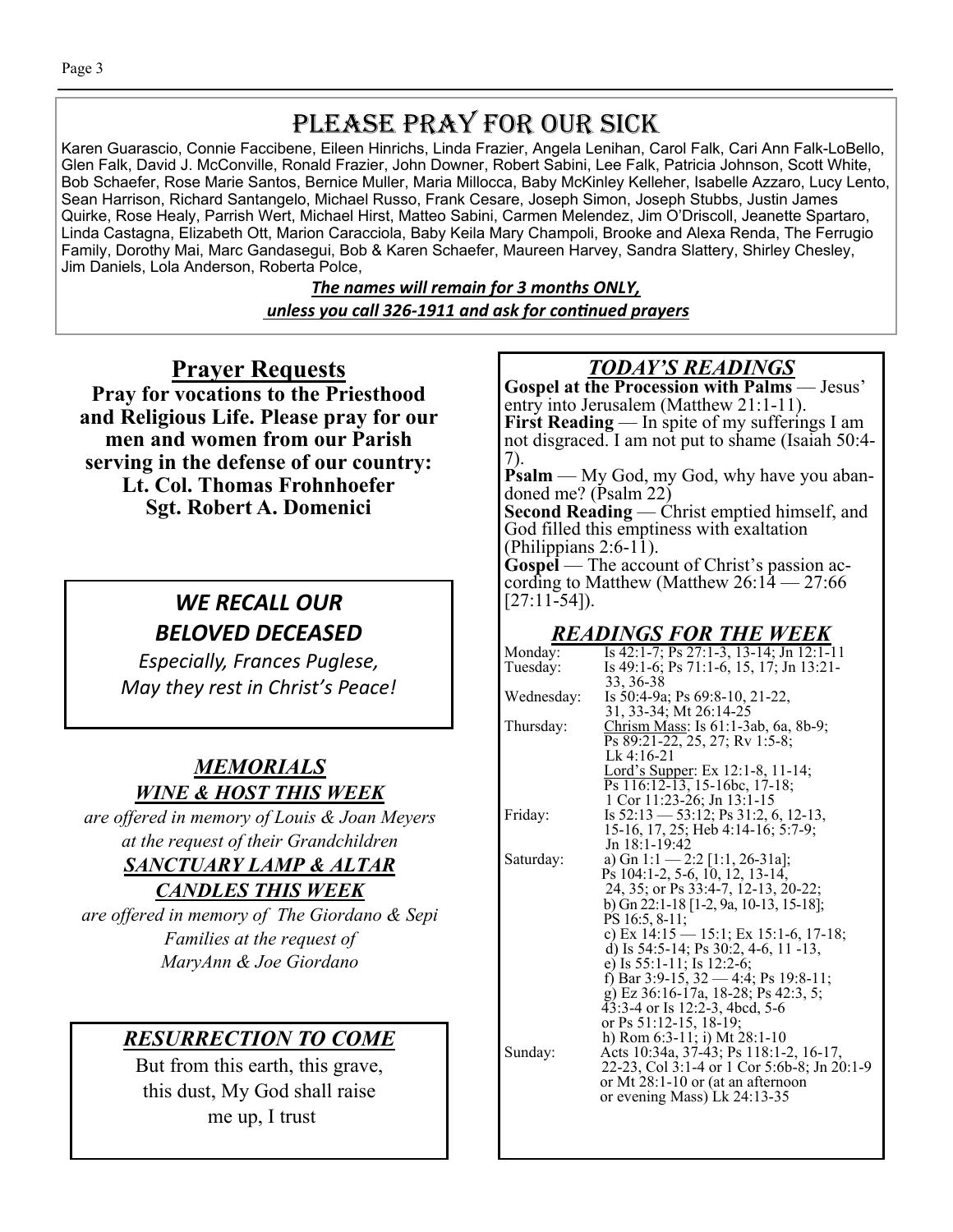#### **LENTEN CROSS**

Have you taken a moment to look at the Lenten Cross that stands at the foot of the altar? Like the coming Springtime (yes, it really is coming)

it continues to blossom and grow. It is changing with promises made, then carried out by the students of our Parish Academy and Faith Formation Program. The young people of our parish have a true desire to grow closer to Jesus as these 40 days of Lent continue. They are offering prayers, acts of charity and kindness for others, more visits to Church, and making many personal sacrifices in an effort to lighten the burden of the cross for Jesus. It's a very big cross to carry as it slowly grows. Lent is nearing it's end and Holy week draws near, but there is still time to take an active part in this Holy Season as our students continue to do. Encourage them and pray for them and for their efforts to become more Christ like. Their prayers and sacrifices may very well include you as they walk along with Jesus during these days of Lent and prepare to share in the glory of Easter.

#### **WAY OF THE CROSS OVER THE BROOKLYN BRIDGE**

On Good Friday, April 14th, Communion and Liberation will sponsor the Way of the Cross over the Brooklyn Bridge. Participants will congregate for the first station at St. James Cathedral, Brooklyn, at 10:00 am. After a station on the Brooklyn Bridge, the procession will follow the cross to a third station at City Hall Park in Manhattan, and a fourth station near Ground Zero. The final station will be at St. Peter's Church, on Barclay Street, concluding at 1:30 pm. At each station, there will be readings from the Passion, a meditation, a reflection and hymns. All are invited. For more information please call 212-337-3580 or visit the website www.wocbrooklynbridge.org.

#### **DO YOU HAVE AN IPHONE OR AN ANDROID PHONE?**

Want to keep up with St. Margaret's news? Download our parish app. Daily Mass readings, prayers, bulletins and more. Just text the word "APP" to 88202 or search "My Parish App" in Google Play Store or App Store.

#### **TREASURES FROM OUR TRADITION**

 Now we have come to the center of the Christian year, beginning with today, Passion Sunday, Holy Week, and culminating in the Pasch, the Sacred Triduum. Some have called the culminating event in this week's journey of faith "The Three Days of Easter." The origins of many of our observances, including today's blessing of palms and solemn entry into the church, hearken back to old Jerusalem.

 In the late fourth century, a woman living a consecrated life in southern France made a four-year pilgrimage to Jerusalem. There, she encountered the rich liturgies of the city, bursting with Christians. She was a keen observer, and fortunately for us wrote vivid letters of her experience to a circle of women friends she calls her sisters. By the time of her journey, it is clear that even some catechumens were undertaking the dangerous journey so that they could be formed at the very site of the events of Christ's passion and rising. At the heart of the pilgrim experience were processions, such as today's joyous procession to the Mount of Olives, and brilliant catechesis from the bishop every day, as well as intense fasting and prayer. When you resolve to keep this week holy in your own life, and especially when you commit to participate in the full Triduum with worship in church and fasting at home, a very ancient tradition is within your grasp.

*THE CROSS We should glory in the cross of our Lord Jesus Christ, in whom is our salvation, life and resurrection; through whom we are saved and delivered.*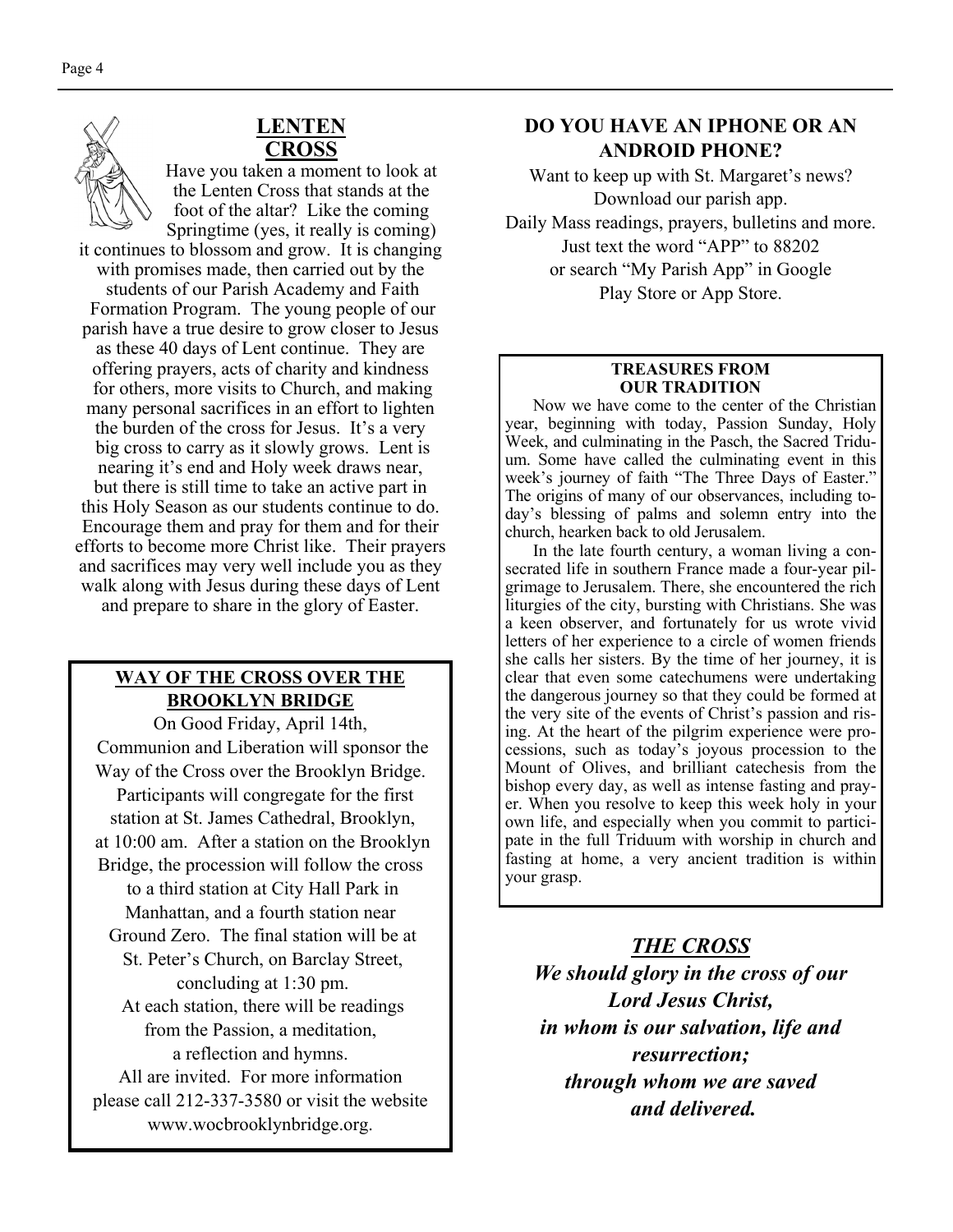#### **THE ST. VINCENT dePAUL FOOD PANTRY is located at 66-25 79 Place The pantry is open on WEDNESDAY AND SATURDAY from 10am to 12 Noon.**

## **BRIDGE TO LEFE**

Lent is fast coming to a close and so is the St. Vincent dePaul campaign to assist women in crisis pregnancies. Please use the envelopes printed in red, which are on the radiators in Church for cash or checks, and place them in the collection baskets. Please use this opportunity to make a

Lenten Sacrifice.

#### **SAINT MARGARET GIFT SHOP**

open Wednesdays, 12pm - 4pm Saturdays, 4pm - 5pm and Sundays, 9am - 1pm We have a selection of religious goods: Rosaries - Medals - Gifts - Crucifixes Statues - Bibles and other books **AND MORE!** 

If we don't have it, we'll try to get it for you. The Gift Shop is located in the rectory. Please use the red side door in the parking lot. If the door is closed, please knock.

## **HOLY WEEK SCHEDULE 2017**

**Reconciliation Monday Confession from 3:00 to 9:00 pm** 

## **Holy Thursday**

**Morning Prayer at 9:00 am Mass of the Lord's Supper at 7:30 pm (With Solemn Procession to the Parish Hall) Adoration until 10:30 pm** 

## **Good Friday**

**Morning Prayer at 9:00 am Children's Stations of the Cross at 10:30 am Stations of the Cross at 12:00 Noon Solemn Liturgy of the Passion at 3:00 pm and 7:30 pm** 

#### **Holy Saturday**

**Morning Prayer at 9:00 am Blessing of Food at 12:00 Noon Confessions from 3:00 to 4:30 pm Solemn Easter Vigil at 8:00 pm NO 5:00 PM MASS** 

**Easter Sunday Masses 7:30 am, 9:00 am (Italian), 10:30 am and 12:00 Noon NO EVENING MASS** 





*God greatly exalted (Christ) and bestowed on him the name which is above every name*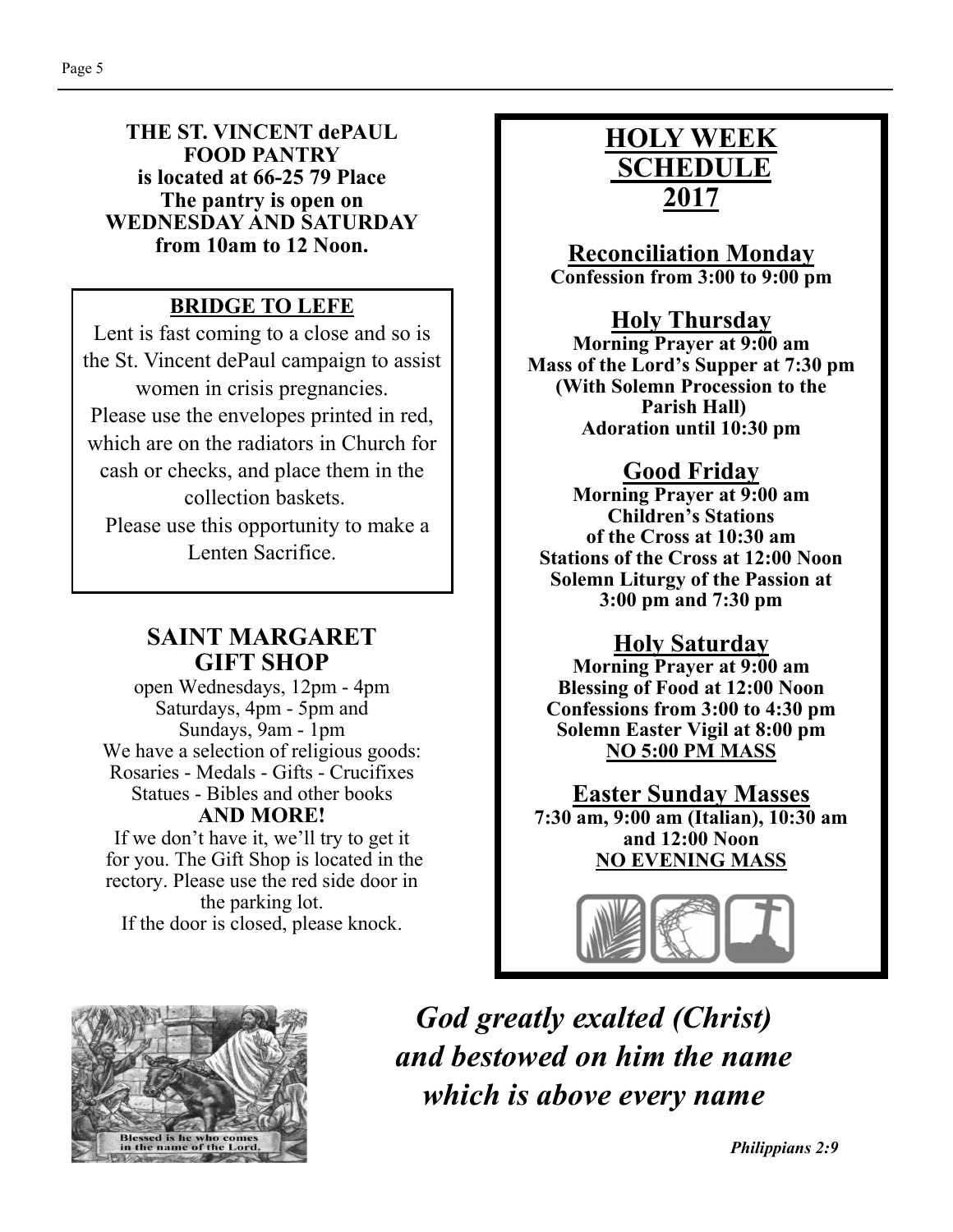# SCHOOL NEWS

#### **FROM THE DESK OF THE PRINCIPAL OF THE ACADEMY**

#### **TOUR TUESDAYS**

 openings for September 2017 . . . call the office to RSVP. Some classes are only taking waiting lists.

Tickets are on sale for Bonjourney Tribute Band, April 28th. Doors open at 7:45pm. Tickets are \$25 p/p, call Katy at the school, 718-326-0922.

#### **REGENTS REVIEW CLASSES**

will be offered at Maspeth Town Hall during the month of June for the following courses: Global History & Geography, Living Environment/Biology, Chemistry, Earth Science, US History & Government, Algebra 1 (Common Core), Algebra 11 (Common Core) and Geometry (Common Core). Each class has a maximum of 12 students to ensure they receive the help they need. The fee is \$80 per course. Registration is on a first come first serve basis. If you are interested, call our office between 9am and 5pm, 718-335-6049.

#### **MOLLOY COLLEGE OPEN HOUSE**

For prospective students at its Rockville Center campus (1000 Hempstead Avenue) on Sunday, April 30th, at 1:00 pm. For more information call 516-323-4000.



#### **ST. MARGARET'S YONKERS EMPIRE CITY BUS TRIP Monday, April 17th**

The bus will be in front of the Church and will **leave promptly at 9am.**  The cost is \$23.00p/p. For reservations/information call **Betty, 718-326-0198 ONE LUCKY PERSON WILL WIN A FREE RIDE ON OUR MAY TRIP!** 



**HELP SUPPORT YOUR PARISH Buy a "LUCKY NUMBER" based on NY State Lottery, every evening of the year.**  Single Subscriptions: \$60 two or more subscriptions, \$50each. Call Patti C, 718-639-2263 for more information.

## **GIVE UP YOUR ENVELOPES!**

We invite you to help your parish save money by giving up your offertory envelopes this Lent! Enrolling with *Faith Direct* will provide St. Margaret Parish with consistent support and simplify your giving without the wasteful envelopes. Join us in giving up envelopes this Lenten season!

Visit www.faithdirect.net and use our church

#### code **NY299.**

Thank you for your continued support of our parish family!

#### **DEANERY CORNER . . . Our Lady of Mercy Church**

is making plans for their Annual Spring Fling event on May 5, 6, & 7th of this year. If you are a vendor or know of someone who would like to participate in this event, please contact Diane at the rectory, 718-268-6143 or email www.office@mercyhills.org The Church is located at 70-01 Kessel Street Forest Hills, NY